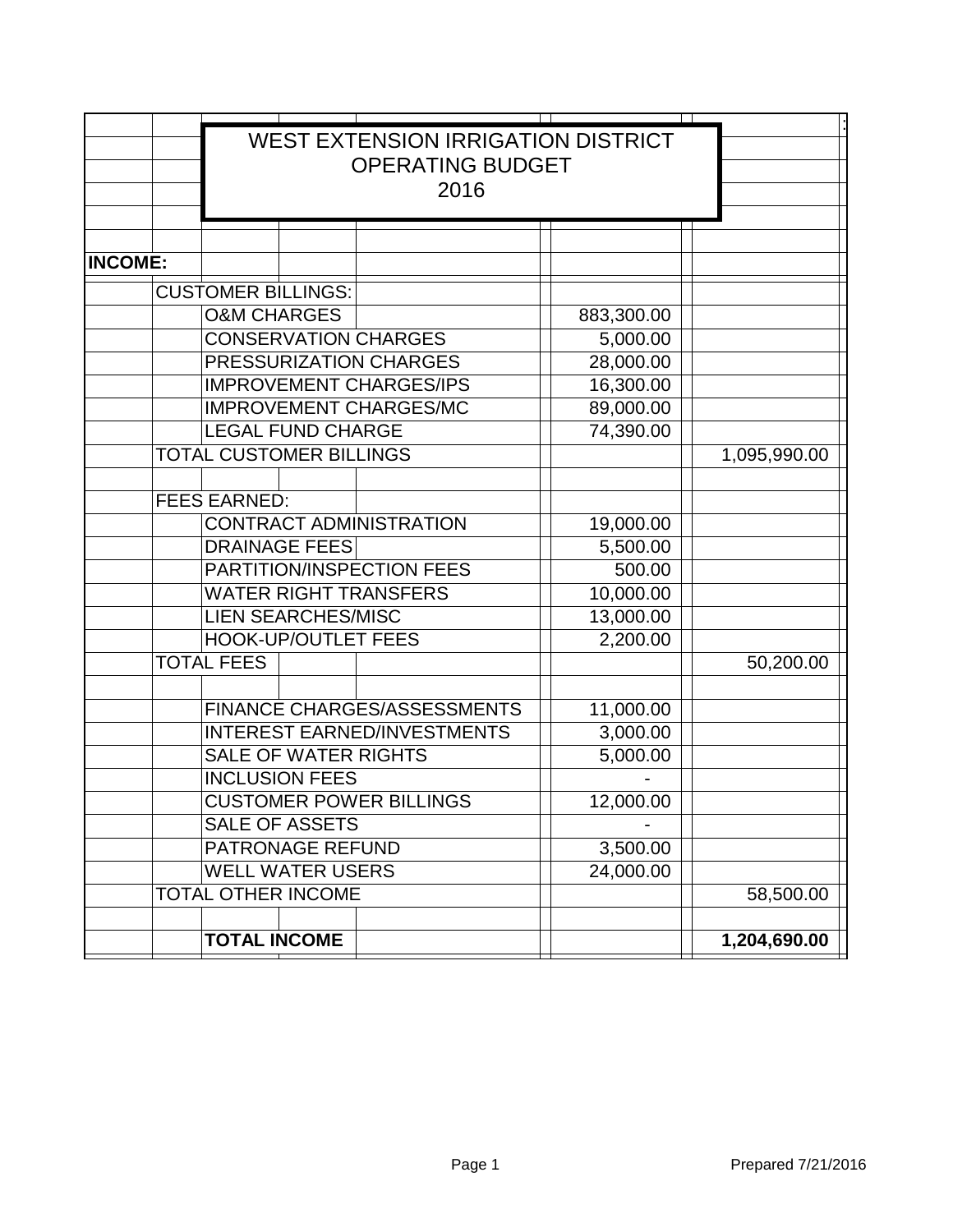| <b>EXPENSES:</b>                      |                                      |  |                                       |  |            |            |
|---------------------------------------|--------------------------------------|--|---------------------------------------|--|------------|------------|
|                                       |                                      |  |                                       |  |            |            |
| <b>LABOR/OVERHEAD:</b>                |                                      |  |                                       |  |            |            |
| <b>WAGES:</b>                         |                                      |  |                                       |  |            |            |
|                                       | <b>ADMINISTRATIVE</b>                |  |                                       |  | 112,287.00 |            |
|                                       | DITCHRIDERS/MNTNCE                   |  |                                       |  | 180,348.00 |            |
|                                       | <b>SEASONAL LABOR</b>                |  |                                       |  | 39,180.00  |            |
|                                       |                                      |  | <b>LABOR OVERHEAD &amp; BENEFITS:</b> |  |            |            |
|                                       | <b>PAYROLL TAXES</b>                 |  |                                       |  | 24,450.00  |            |
|                                       |                                      |  | <b>WORKERS COMP INSURANCE</b>         |  | 7,700.00   |            |
|                                       | <b>HEALTH BENEFITS</b>               |  |                                       |  | 59,150.00  |            |
|                                       | <b>PERS</b>                          |  |                                       |  | 20,000.00  |            |
|                                       | <b>LABOR: PRISON CREW</b>            |  |                                       |  | 25,300.00  |            |
|                                       | <b>CONSULTANT/BARGAINING</b>         |  |                                       |  |            |            |
|                                       |                                      |  |                                       |  |            |            |
|                                       |                                      |  | <b>TOTAL LABOR &amp; OVERHEAD</b>     |  |            | 468,415.00 |
| <b>GENERAL EXPENSES:</b>              |                                      |  |                                       |  |            |            |
|                                       | <b>ADMINISTRATIVE:</b>               |  |                                       |  |            | 76,782.00  |
|                                       | <b>ADVERTISING/ELECTION</b>          |  |                                       |  | 120.00     |            |
|                                       |                                      |  | <b>DIRECTORS/MTG EXPENSE</b>          |  | 500.00     |            |
|                                       | DUES, FEES, LICENSE                  |  |                                       |  | 18,800.00  |            |
|                                       | FEES, WATER RIGHT TRANSFERS          |  |                                       |  | 14,500.00  |            |
|                                       | INSURANCE/LIABILITY/BONDS            |  |                                       |  | 31,600.00  |            |
|                                       | <b>Less Longevity Credit</b>         |  |                                       |  | (2,738.00) |            |
|                                       | <b>MAP/WATER RIGHT SUPPLIES</b>      |  |                                       |  | 2,500.00   |            |
|                                       | <b>OFFICE SUPPLIES &amp; POSTAGE</b> |  |                                       |  | 11,500.00  |            |
|                                       | <b>PROFESSIONAL FEES:</b>            |  |                                       |  |            | 96,300.00  |
|                                       | <b>AUDIT</b>                         |  |                                       |  | 7,000.00   |            |
|                                       | <b>ENGINEERING</b>                   |  |                                       |  | 30,000.00  |            |
|                                       |                                      |  | <b>ENGINEERING, UPS SCREENS</b>       |  |            |            |
|                                       | <b>LEGAL</b>                         |  |                                       |  | 5,000.00   |            |
|                                       |                                      |  | LEGAL/CONSULT/WATER ISSUES            |  | 54,300.00  |            |
| TRAVEL/MEETINGS/MLGE                  |                                      |  |                                       |  |            | 10,800.00  |
| <b>UMATILLA BASIN WATER COALITION</b> |                                      |  |                                       |  |            | 1,000.00   |
|                                       | UTILITIES:                           |  |                                       |  |            | 10,200.00  |
|                                       | GAS/WATER/GARBAGE                    |  |                                       |  | 4,800.00   |            |
|                                       | <b>POWER</b>                         |  |                                       |  | 2,400.00   |            |
|                                       | <b>TELEPHONE</b>                     |  |                                       |  | 3,000.00   |            |
|                                       |                                      |  |                                       |  |            |            |
|                                       |                                      |  | <b>TOTAL GENERAL EXPENSES</b>         |  |            | 195,082.00 |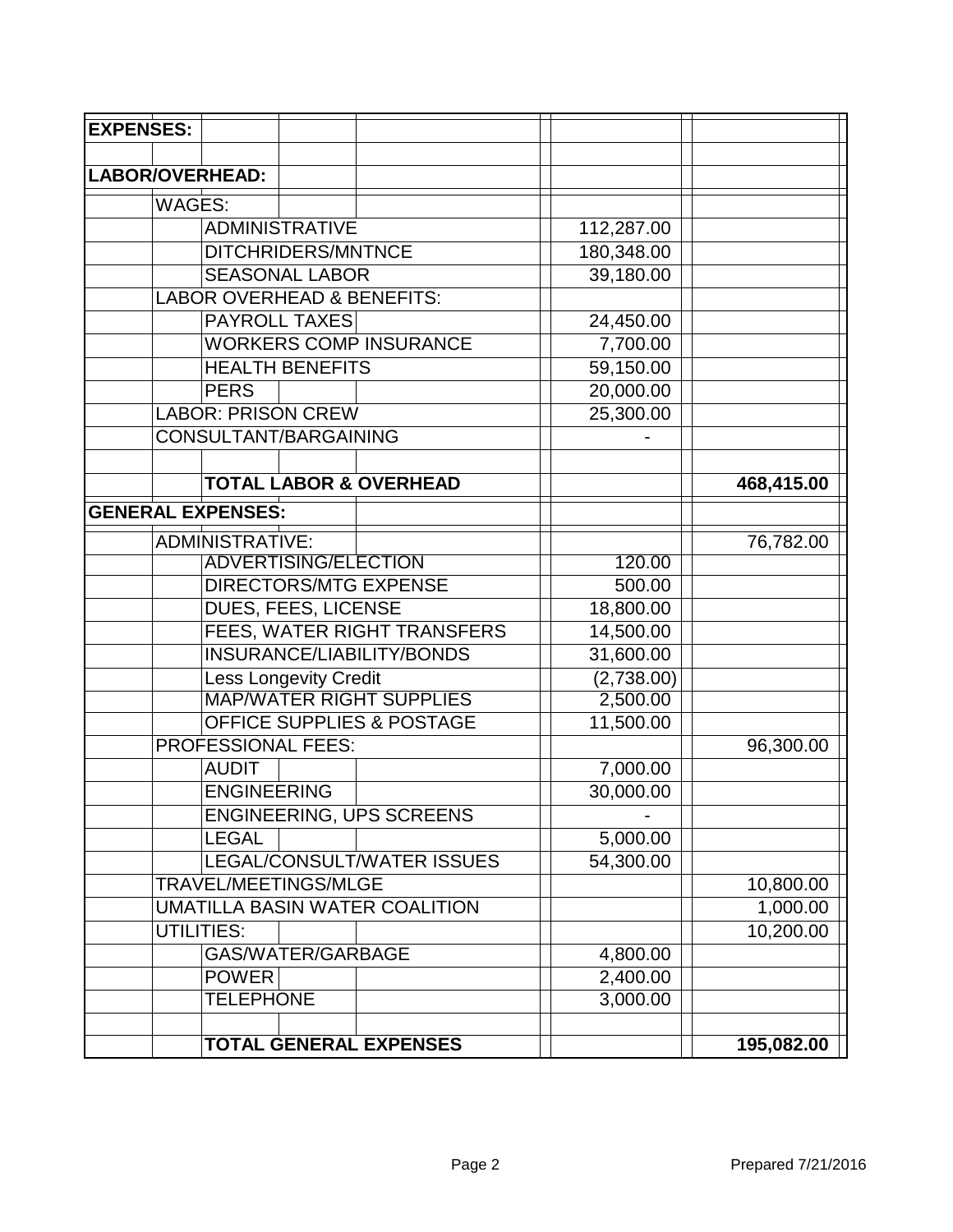| <b>OPERATION &amp; MAINTENANCE:</b> |                          |            |
|-------------------------------------|--------------------------|------------|
| <b>COMMUNICATION EQUIP</b>          |                          | 5,500.00   |
| <b>PUMPING:</b>                     |                          | 224,140.00 |
| <b>IRRIGON PUMP STATION</b>         |                          |            |
| <b>PUMPING COSTS</b>                | 32,640.00                |            |
| <b>REPAIR/MNTNCE</b>                | 25,000.00                |            |
| <b>SCREEN CLEANING</b>              | 1,500.00                 |            |
| <b>CONJUNCTIVE USE</b>              | 165,000.00               |            |
| Less Funds held at BOR              |                          |            |
| <b>UMATILLA PUMP STATION</b>        |                          |            |
| <b>PUMPING COSTS</b>                |                          |            |
| <b>REPAIR/MNTNCE</b>                |                          |            |
| <b>SCREEN CLEANING</b>              |                          |            |
| <b>SAFETY TRAINING/EQUIPMENT</b>    |                          | 4,000.00   |
| <b>SHOP, TOOLS, &amp; SUPPLIES</b>  |                          | 7,500.00   |
|                                     |                          |            |
| <b>SYSTEM:</b>                      |                          | 124,800.00 |
| <b>DIVERSION WORK</b>               |                          |            |
| <b>THREE MILE SITE</b>              | $\overline{\phantom{0}}$ |            |
| <b>IRRIGON PUMP SITE</b>            |                          |            |
| <b>UMATILLA PUMP SITE</b>           |                          |            |
| <b>EQUIPMENT REPAIR/MNTNCE</b>      | 7,500.00                 |            |
| <b>EQUIPMENT RENTAL</b>             | 4,800.00                 |            |
| <b>FUEL/EQUIPMENT</b>               | 8,000.00                 |            |
| <b>LATERAL REPAIRS</b>              | 6,500.00                 |            |
| <b>MAIN CANAL REPAIRS</b>           | 30,000.00                |            |
| <b>PUMPING STATION REPAIRS</b>      | 10,000.00                |            |
| <b>WATER MEASUREMENT</b>            | 12,000.00                |            |
| <b>WEED CONTROL</b>                 | 46,000.00                |            |
|                                     |                          |            |
| <b>VEHICLE EXPENSE:</b>             |                          | 20,700.00  |
| <b>VEHICLE FUEL</b>                 | 16,000.00                |            |
| <b>VEHICLE REPAIR/MNTNCE</b>        | 4,200.00                 |            |
| <b>VEHICLE/PRIVATELY OWNED</b>      | 500.00                   |            |
|                                     |                          |            |
| <b>TOTAL OPERATING EXPENSES</b>     |                          | 386,640.00 |